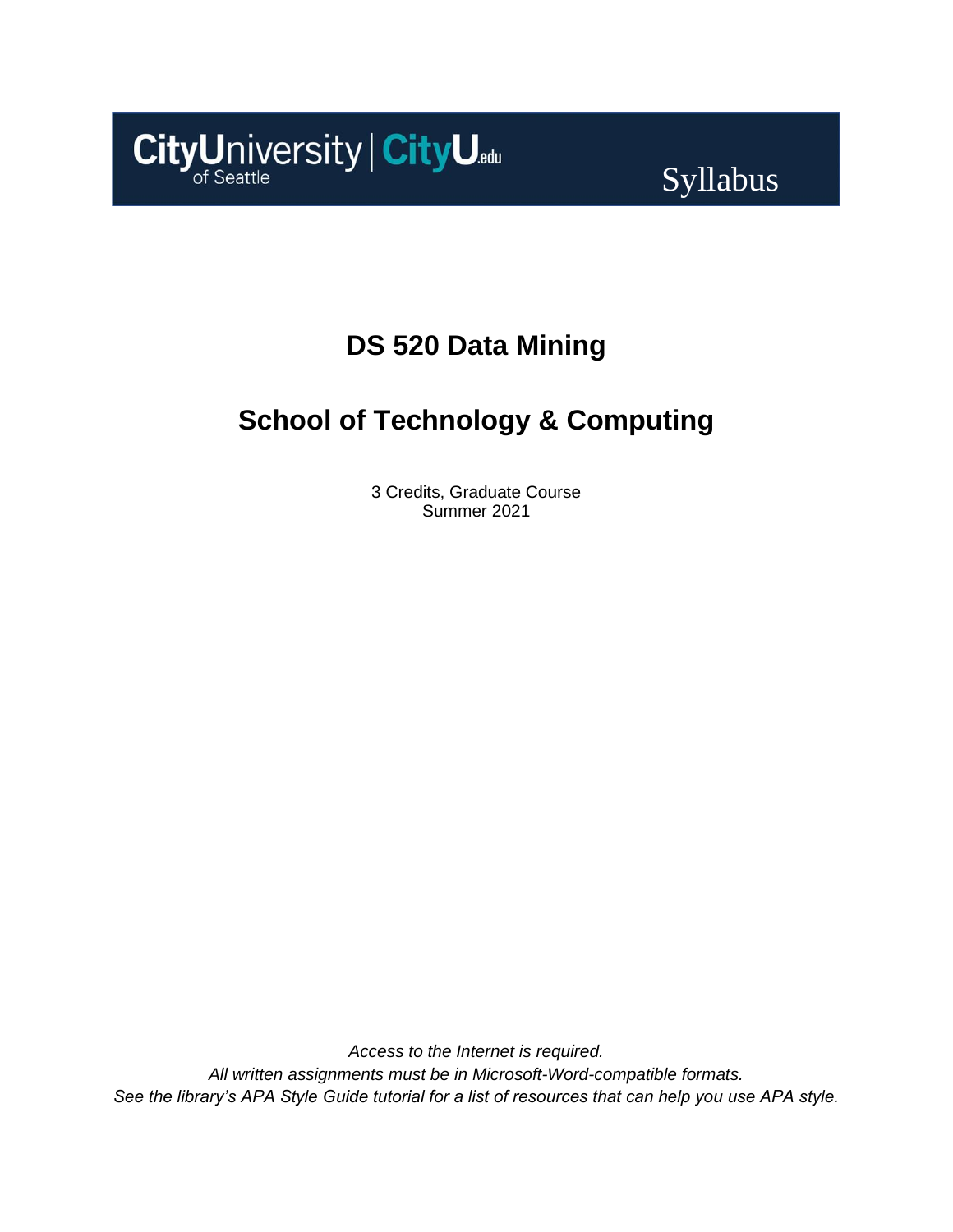# **Faculty Information**

Professional experience information for instructors is found under *Faculty Information* in the online course menu.

# **Contact Information**

Contact information for instructors is found under *Faculty Information* in the online course menu.

**Email**: [first name] [last name] **Phone**: [xxx-xxx-xxxx] **Office Hours and Response Time**: [I am available through MS Teams xxday and xxday nights between xx p.m.– xx p.m. I will respond within 24 hours. I will grade within 3 business days after the due date.] Bio: (keep images under 300px wide)

## **Course Description**

Data mining involves the processing, analysis, and presentation of data to gain valuable information. Emphasis is placed on preparing high-quality, appropriate data that is relevant to the problem being assessed. Topics include clustering, classification, regression, pattern mining, prediction, association, and outlier detection, with attention being given to various forms of data, including time-series data and web data. Students will develop an understanding that many of these concepts depend on the notion of data proximity.

## **Course Resources**

Required and recommended resources to complete coursework and assignments are found on the course [Reading List.](https://nam11.safelinks.protection.outlook.com/?url=https%3A%2F%2Fcityu.alma.exlibrisgroup.com%2Fleganto%2Flogin%3Fauth%3DSAML&data=04%7C01%7Cmaengjooyol%40cityu.edu%7Ce83102e3b3cd44013e6f08d90c4e2657%7Cb3fa96d9f5154662add763d854e39e63%7C1%7C0%7C637554352055408227%7CUnknown%7CTWFpbGZsb3d8eyJWIjoiMC4wLjAwMDAiLCJQIjoiV2luMzIiLCJBTiI6Ik1haWwiLCJXVCI6Mn0%3D%7C1000&sdata=lasUAAFxMgOCHkEaJx65s%2BAIYF8Tg3Yyvx00iLoLQiM%3D&reserved=0) The reading list can be found under Course Information in Blackboard as well as from the library homepage.

Note: Required resources that must be purchased by the student are tagged "Purchase from a vendor of your choosing." Required resources with a direct link, "Available through CityU Library", are available at no cost to students.

Students in Canada will see required resources they need to purchase tagged "Purchase from the Canadian Bookstore." Students outside the U.S. and Canada should contact their advisor or textbook coordinator for additional information.

## **Course Outcomes**

As a result of this course, students will know or be able to do the following:

• Understand the metrics appropriate for comparing various kinds of data.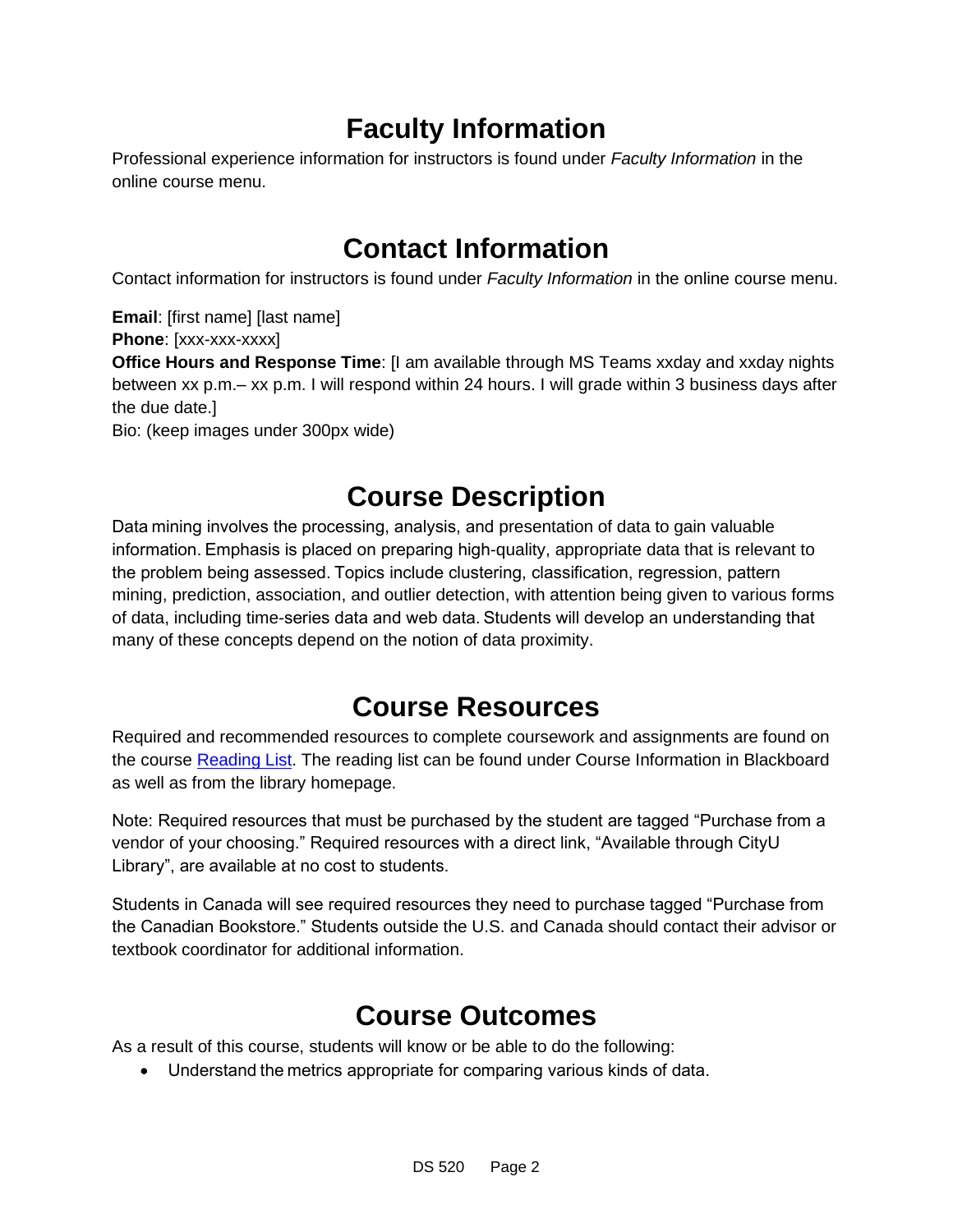- Understand the importance of feature selection for clustering, classification, and regression.
- Apply the Apriori algorithm to a range of applications for pattern mining.
- Analyze the data that may benefit from the use of regression and classification models.
- Evaluate the criteria that might lead to the selection of one method over another.
- Create a data mining deliverable using appropriate algorithms.

# **Grading Scale**

The grades earned for the course will be calculated using City University of Seattle's decimal grading system, found in the current University Catalog [\(https://www.cityu.edu/catalog/\)](https://www.cityu.edu/catalog/). Grading rubrics with details on how each assignment will be graded are located under *Assignments* and/or in *My Grades* in the online course menu. Students should review the rubric for each assignment prior to completing their work in order to understand how it will be assessed.

| <b>OVERVIEW OF REQUIRED ASSIGNMENTS</b> | % OF FINAL<br><b>GRADE</b> | <b>POINTS</b>                                                                                                         |
|-----------------------------------------|----------------------------|-----------------------------------------------------------------------------------------------------------------------|
| The Muddiest Point (MP)                 | 5%                         | $50 = 5$ points $*$ 10 modules                                                                                        |
| Concept Test (CT)                       | 5%                         | $50 = 5$ points $*$ 10 modules                                                                                        |
| Discussion Board (DB)                   | 10%                        | $100 = 10$ points $*$ 10 modules                                                                                      |
| Hands-On Skill (HOS)                    | 20%                        | $200 = 20$ points $*$ 10 modules                                                                                      |
| Programming Exercise (PE)               | 30%                        | $300 = 30$ points $*$ 10 modules                                                                                      |
| Knowledge Check (KC)                    | 10%                        | $100 = 10$ points $*$ 10 modules                                                                                      |
| Team Project (TP)                       | 20%                        | Proposal: 30 points<br>Progress: 70 points<br>Final Report: 70 points<br>Final PPT: 30 points<br>Subtotal: 200 points |
| <b>TOTAL</b>                            | 100%                       | $1,000$ points                                                                                                        |

# **Course Assignments and Grading**

The instructor will provide grading rubrics that will provide more detail as to how this assignment will be graded.

### **The Muddiest Point (MP)**

Before class, students are required to submit the Muddiest Point (MP) activity. The purpose of this activity is to stimulate student engagement. The instructor uses the MP to assess how students understood the required readings. The instructor also uses the MP to customize the lecture scope to implement Just-in-Time Teaching (JiTT). The MP consists of writing a brief reflective essay (<= 50 words) identifying the most confusing part (i.e., the MP) of the content covered in the upcoming module. If a student understood all concepts, the student needs to explain the most exciting aspect. There is one multiple-choice question from the required reading to demonstrate that the student understood the required readings.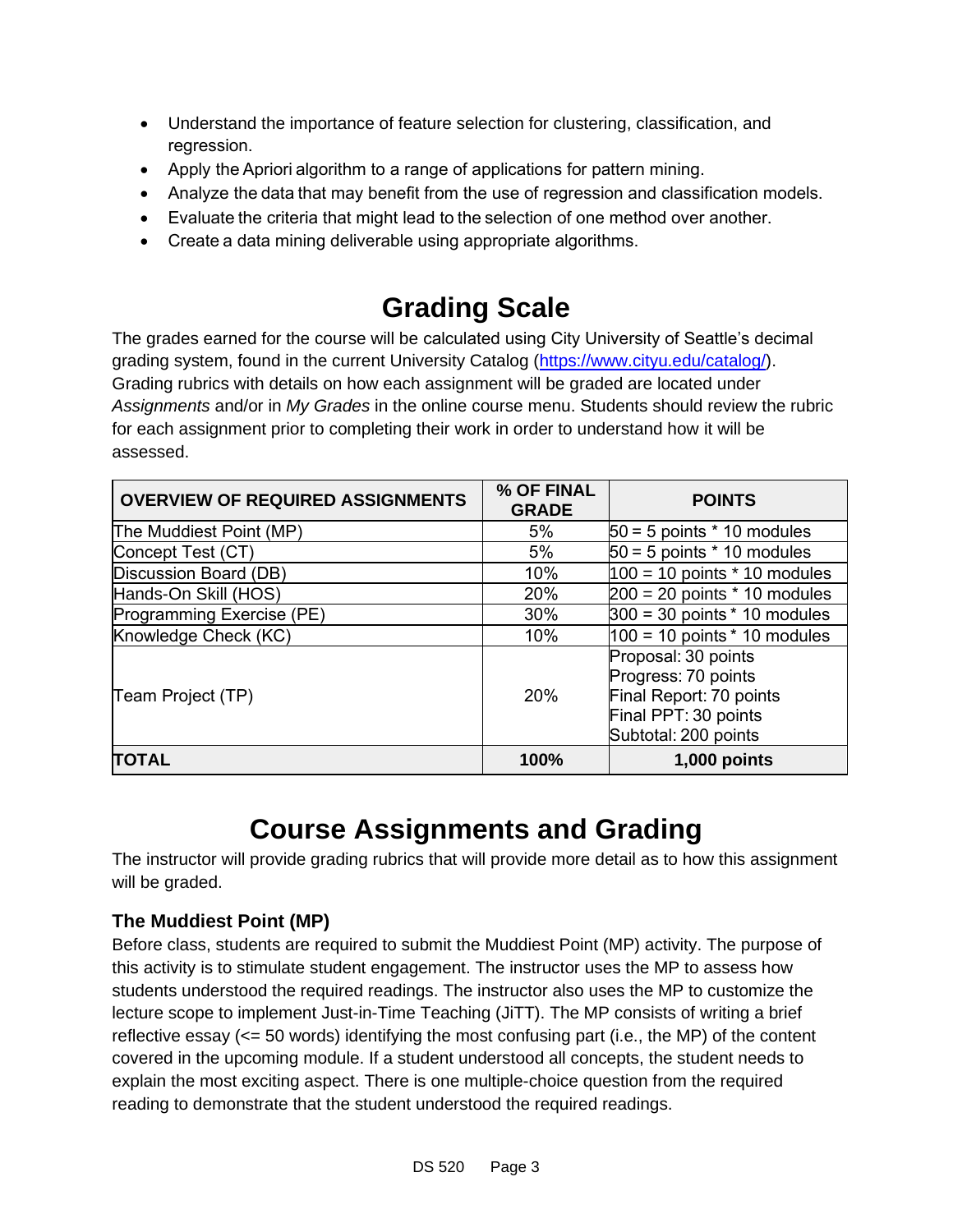| <b>Criteria</b> | % of Grade |
|-----------------|------------|
| Participation   | 30%        |
| Writing         | 40%        |
| Citation        | 10%        |
| Correctness     | 20%        |
| TOTAL           | 100%       |

### **Concept Test (CT)**

The instructor poses a problem based on key concepts of a lecture. After reflecting on the problem, students submit their response and the instructor review them without providing a correct answer. Students discuss their thought process and solution with a peer. Students then commit to an answer and re-submits their responses. Instructor reviews responses and thought processes with the correct answer.

| <b>Criteria</b> | % of Grade |
|-----------------|------------|
| Engagement      | 100%       |
| <b>TOTAL</b>    | 100%       |

#### **Discussion Board (DB)**

A student posts an answer to a weekly discussion topic in Discussion Board. The student also posts a response to two other students' posts by the end of each module. Comments and questions should be clear and thoughtful, with correct grammar, spelling, and punctuation. The instructor will grade the quality of your discussion postings on both content and response.

| <b>Criteria</b> | % of Grade |
|-----------------|------------|
| Participation   | .50%       |
| Writing         | .50%       |
| <b>TOTAL</b>    | 100%       |

#### **Hands-on Skill (HOS)**

The instructor will assign hands-on skill exercises to a pair of students in class or individually online. Students pair up and practice exercises to learn specific programming languages, application programming interfaces (APIs), or tools related to the programming assignments or virtual labs.  Two quizzes measure hands-on skills acquired.

| <b>Criteria</b>       | % of Grade |
|-----------------------|------------|
| <b>Skill Exercise</b> | 70%        |
| Engagement            | <b>20%</b> |
| Correctness           | 10%        |
| <b>TOTAL</b>          | $100\%$    |

#### **Programming Exercise (PE)**

The students must individually perform the programming exercise. Programs must be executable and robust. Non-executable programs will not receive any credits.  Programs should  deliver correct answers on all valid input and produce comprehensible error messages on invalid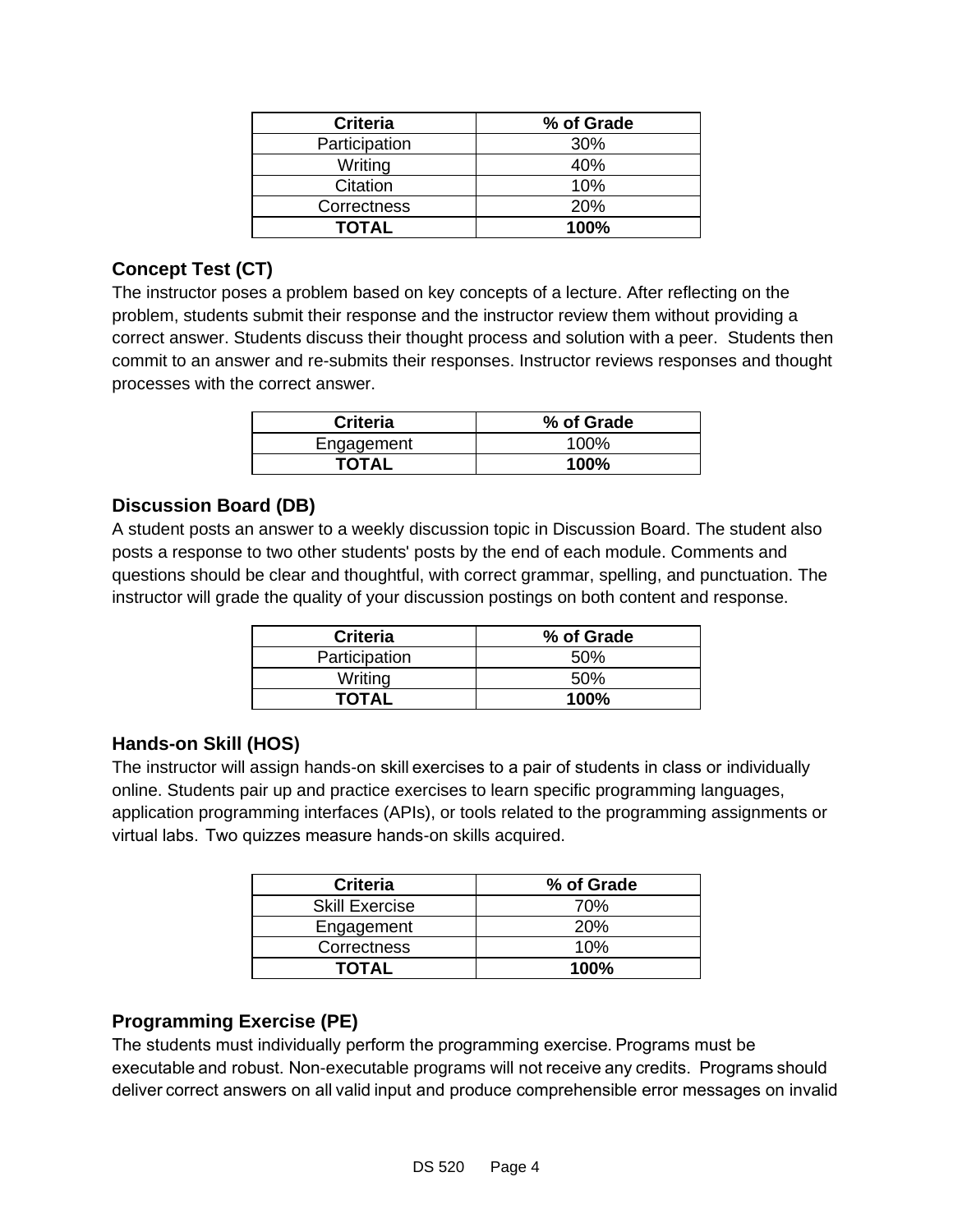input. Programs also run correctly on all test data given within an assigned period. Students should write programs that are easy for other people to read.  

| <b>Criteria</b>              | % of Grade |
|------------------------------|------------|
| <b>Program Execution</b>     | 40%        |
| <b>User Requirement</b>      | 40%        |
| <b>Program Documentation</b> | <b>20%</b> |
| <b>TOTAL</b>                 | $100\%$    |

#### **Knowledge Check (KC)**

Weekly quizzes measure knowledge concepts acquired. Focus on the underlying principles and concepts rather than memorization to solve the quizzes.

| <b>Criteria</b> | % of Grade |
|-----------------|------------|
| Correctness     | 100%       |
| <b>TOTAL</b>    | 100%       |

#### **Project Description – Implementing Data Mining Algorithms**

Students demonstrate competency implementing the data mining algorithms on a medium- to large-sized dataset they selected.

Teams consist of three to four students. Each team will use an instructor-approved topic relevant to the course.

The paper is to be between 6 and 7 pages. The required template for class submissions comes from international organizations, the Education Special Interest Group and the Computing Education + Information systems Applied Research. [\(EDSIG/CONISAR\)](https://iscap-edsig.org/edsigcon/#edsig_papers). The instructor may recommend teams submit their paper to conferences. Submissions are optional and will not impact the course grade. Additional revisions may be required after the course.

Three report templates and one presentation template are provided. The file name consists of team project number, team number, and the list of your team members. For example, "*TP01 T03 Sam John Mark*."

- TP01 for the proposal "*TP01 T0X Author1 Author2 Author3.docx*"
- TP02 for the progress report "*TP02 T0X Author1 Author2 Author3.docx*"
- TP03 for the final report "*TP03 T0X Author1 Author2 Author3.docx*"
- TP04 for the final presentation slide "*TP04 T0X Author1 Author2 Author3.pptx*"

As in any scholarly writing, students should not merely copy information from another author. Students should use evidence to support the contentions they have drawn from their findings and critically analyze related literature. In essence, each paper needs to be an analytical paper, not a summary of readings.

In addition, a team slide deck presentation is required.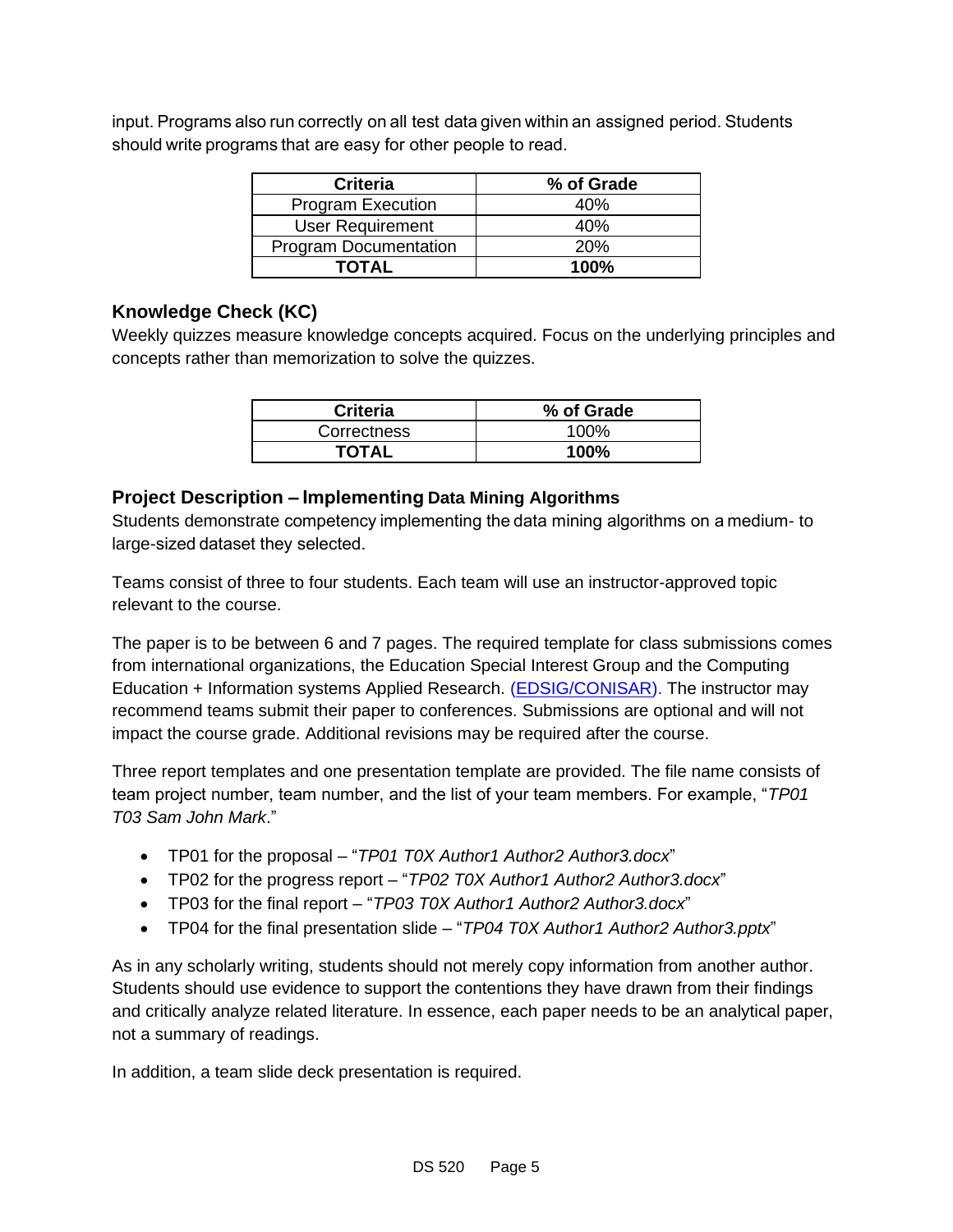- The presentation consists of 15+4 slides: 15 slides for content and 4 slides for cover, agenda, key reference, and Q&A.
- The PPT template is provided. Your team can change design and color.
- A presentation video (15 minutes) is required.
- A demo video (a maximum of 1-2 minutes) may be included. The demo time is included in the 15 minutes presentation.

Four submissions are required according to the following schedule:

- Proposal (1 page; 30 points) Starting (Module 1) & Ending (Module 3)
- Progress Report (3-4 pages; 70 points; graded after the proposal has been submitted)  $-$ Starting (Module 4) & Ending (Module 7)
- Final Report (6-7 pages; 70 points; graded after the progress has been submitted) Starting (Module 8) & Ending (Module 10)
- Final PPT (15+4 slides, 30 points; graded after the final report has been submitted)  $-$ Starting (Module 8) & Ending (Module 10)

Students are expected to use the assigned readings, videos, and other materials throughout the quarter. Students will need to utilize additional sources that were not assigned by the professor. While stylized after an industry report, nonetheless, students are expected to employ APA formatting of citations, footnotes, and bibliography. Students must cite the sources of all ideas, facts, and information used that are not their own, even if they have put the information into their own words. Failure to do so is plagiarism, although the oversight is unintentional. To avoid plagiarism, check [https://library.cityu.edu/howto/apa-writing/avoid-plagiarism/.](https://library.cityu.edu/howto/apa-writing/avoid-plagiarism/)

### **Team Project (TP) Report**

The student will provide a report formatted based on a template provided by the instructor. Students are required to improve the writing iteratively and incrementally every week. The revision will always happen during a quarter. Students will add new required sections to the existing paper every week.

The final report is the culmination of applied research and activities conducted throughout the quarter. The final report/paper provides a detailed problem and its solution likely to be encountered by a company or organization described in a case study supplied by the student.

| <b>Criteria</b>  | % of Grade |
|------------------|------------|
| <b>Structure</b> | 20%        |
| Content          | 30%        |
| Writing          | 30%        |
| Reference        | 10%        |
| Collaboration    | 10%        |
| <b>TOTAL</b>     | 100%       |

### **Team Project (TP) Presentation**

The student will report on the research outcomes, development, or other project efforts to an academically appropriate committee in a public forum. The nature of the presentation content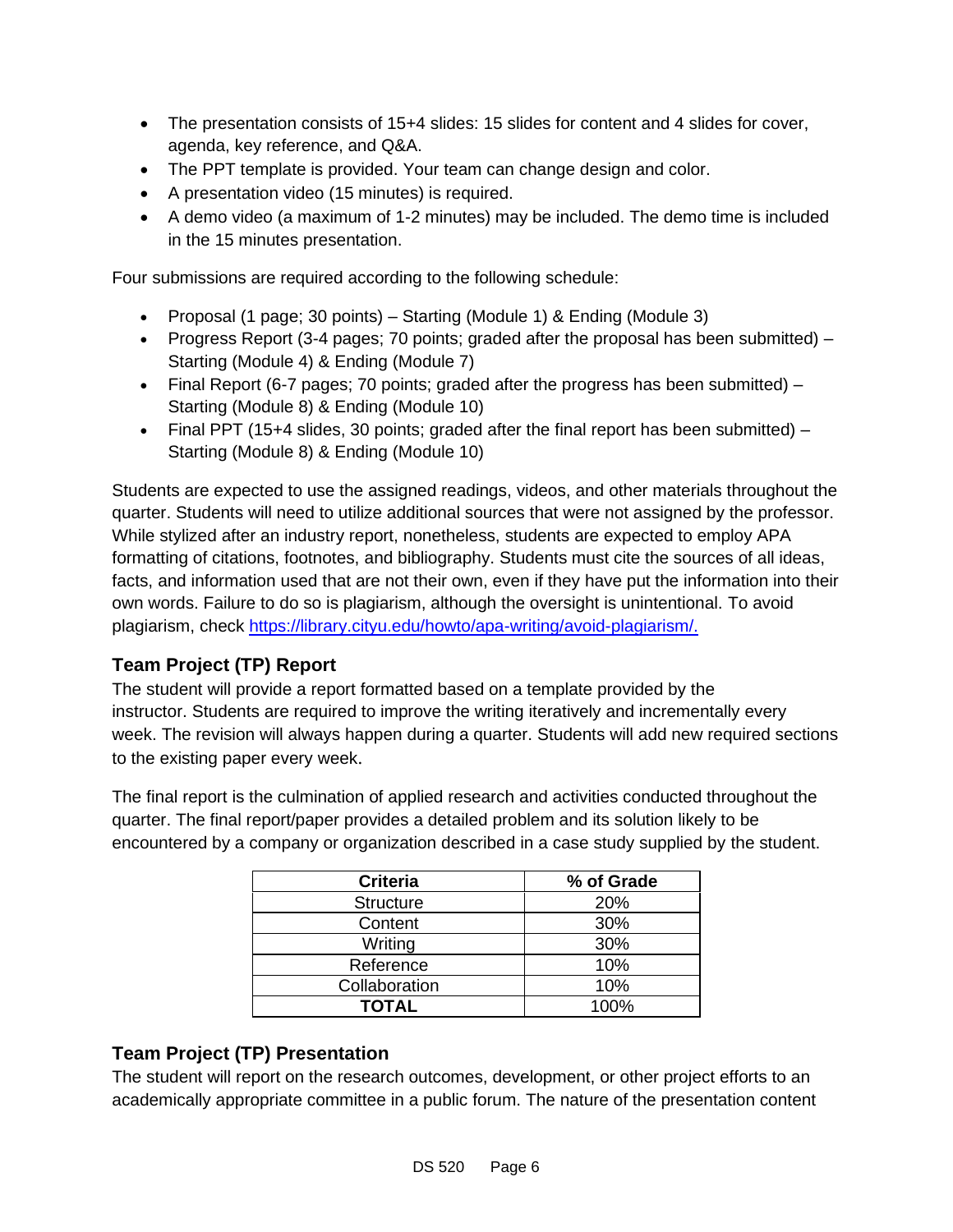will determine the specific makeup of the audience. The student will choose the format of the presentation, in consultation with the advisor. The layout and design must be appropriate and adequate to represent the outcomes of the effort. While students must make some form of a visual presentation, the presentation of the results may include publishing in a refereed publication, publication in a trade or popular magazine or journal, broadcast in an appropriate medium, or, in exceptional cases, limited dissemination within a closed community. Each presenter will have 15 minutes for presentation and 5 minutes for questions and answers. Each presenter must keep the total presentation time limit strictly.

| <b>Criteria</b>            | % of Grade |
|----------------------------|------------|
| <b>Structure</b>           | 20%        |
| <b>Visual Presentation</b> | 30%        |
| Verbal Quality &           | 30%        |
| Engagement                 |            |
| Collaboration              | <b>20%</b> |
| <b>TOTAL</b>               | 100%       |

# **Course Policies**

Course policies on topics such as *Late Assignments, Participation,* and *Professional Writing* are found under *Course Information* in the online course menu. Students are responsible for reviewing and applying these policies while enrolled in this course.

# **University Policies**

You are responsible for understanding and adhering to all of City University of Seattle's academic policies. The most current versions of these policies can be found in the University Catalog that is linked from the CityU Web site.   

### **Antidiscrimination**

City University of Seattle and its staff and faculty are committed to supporting our students. We value equity, diversity, and inclusion as a way of life as well as the educational opportunities it provides. City U will not tolerate any form of discrimination based on race, color, ethnicity, sexual orientation, gender identification, socioeconomic status, or religious values. If you have experienced any discrimination based on any of the above, we encourage you to report this to the University. Please report this to your instructor. If you do not feel safe reporting this to your instructor, please report to Dr. Scott Carnz, Provost or to the Vice President of Student Affairs, Melissa Mecham.

### **Non-Discrimination & Prohibition of Sexual Misconduct**

City University of Seattle adheres to all federal, state, and local civil rights laws prohibiting discrimination in employment and education. The University is committed to ensuring that the education environment is bounded by standards of mutual respect and safety and is free from discriminatory practices.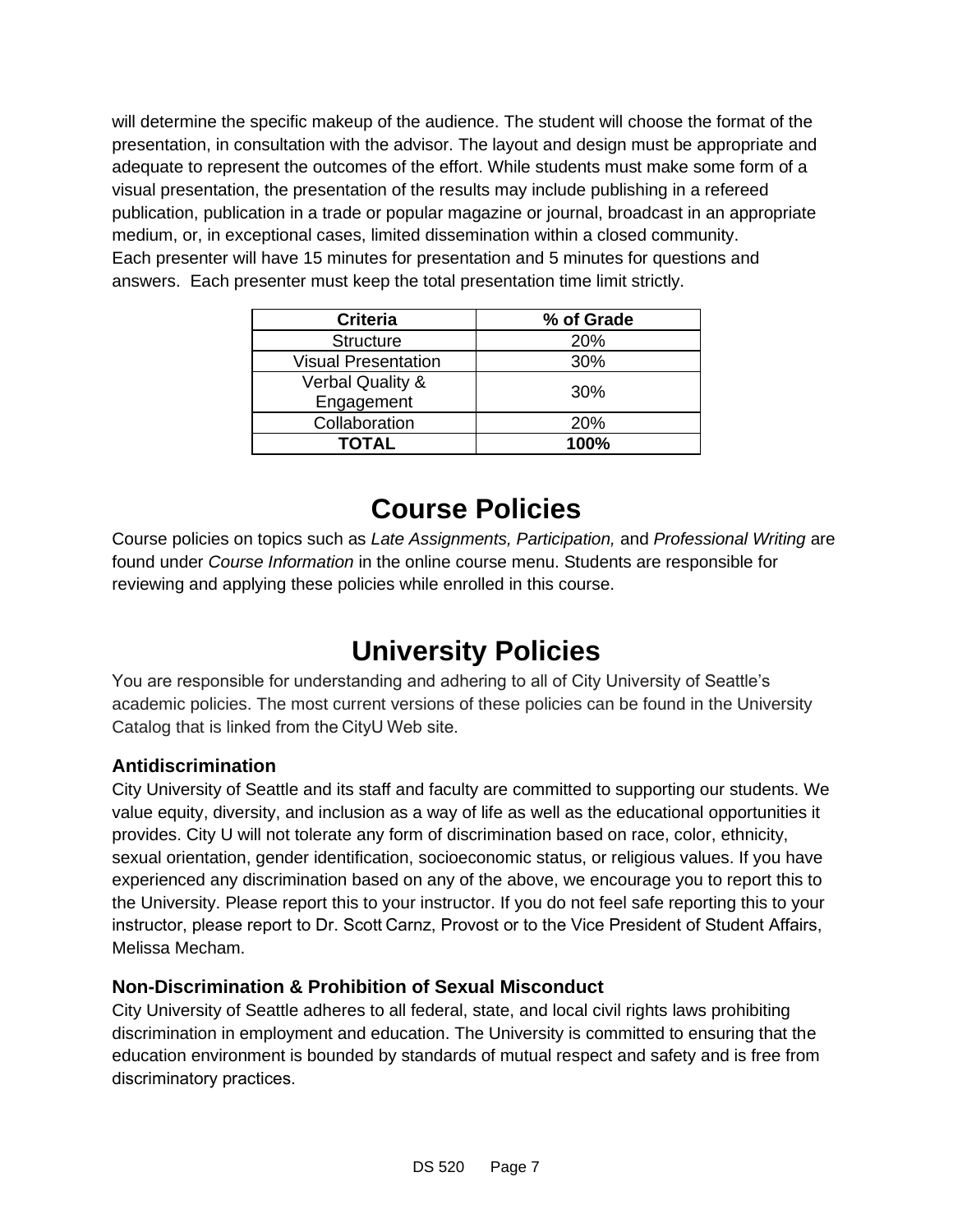In the U.S., the University is required by Title IX of the Education Amendments of 1972 to ensure that all of its education programs and activities do not discriminate on the basis of sex/gender. Sex include sex, sex stereotypes, gender identity, gender expression, sexual orientation, and pregnancy or parenting status. Sexual harassment, sexual assault, dating and domestic violence, and stalking are forms of sex discrimination, which are prohibited under Title IX and by City University of Seattle policy. City University of Seattle also prohibits retaliation against any person opposing discrimination or participating in any discrimination investigation or complaint process internal or external to the institution. Questions regarding Title IX, including its application and/or concerns about noncompliance, should be directed to the Title IX Coordinator. For a complete copy of the policy or for more information, visit[https://my.cityu.edu/titleix](https://nam11.safelinks.protection.outlook.com/?url=https%3A%2F%2Fmy.cityu.edu%2Ftitleix&data=04%7C01%7Cchungsam%40cityu.edu%7Ce83102e3b3cd44013e6f08d90c4e2657%7Cb3fa96d9f5154662add763d854e39e63%7C1%7C0%7C637554352062965197%7CUnknown%7CTWFpbGZsb3d8eyJWIjoiMC4wLjAwMDAiLCJQIjoiV2luMzIiLCJBTiI6Ik1haWwiLCJXVCI6Mn0%3D%7C1000&sdata=BZUraLgYrW9P67gVxk2kDRNYpVceksvqmTIkcba6seg%3D&reserved=0)or contact the Title IX Coordinator. 

In Canada, in compliance with the British Columbia Human Rights Code, the Alberta Human Rights Act, WorksafeBC, and the Workers' Compensation Board of Alberta, the University believes that its environment should at all times be supportive and respectful of the dignity and self-esteem of individuals. Discrimination, harassment and bullying conduct, whether through person to person behaviour or via electronic communications such as email or social media is not acceptable and will not be tolerated. As an educational institution, it is our responsibility to cultivate an environment of excellence, equity, mutual respect and to recognize the value and potential of every individual. The University will take all necessary steps to meet or exceed the requirements of the law to prevent discrimination, harassment and bullying. The Respectful Workplace Policy for the prevention of discrimination, harassment and bullying policy and procedure can be found at https://www.cityu.edu/discover-cityu/about-cityu/ under the Policies section or at[https://www.cityuniversity.ca/about/.](https://nam11.safelinks.protection.outlook.com/?url=https%3A%2F%2Fwww.cityuniversity.ca%2Fabout%2F&data=04%7C01%7Cchungsam%40cityu.edu%7Ce83102e3b3cd44013e6f08d90c4e2657%7Cb3fa96d9f5154662add763d854e39e63%7C1%7C0%7C637554352062975188%7CUnknown%7CTWFpbGZsb3d8eyJWIjoiMC4wLjAwMDAiLCJQIjoiV2luMzIiLCJBTiI6Ik1haWwiLCJXVCI6Mn0%3D%7C1000&sdata=5rEHqYmzK1MjEx1DKkfU6tsZrscg1nGHsTV43tadV8A%3D&reserved=0) 

#### **Religious Accommodations**

City University of Seattle has a policy for accommodation of student absences or significant hardship due to reasons of faith or conscience, or for organized religious activities. The University's policy, including more information about how to request an accommodation, is available in the University Catalog and on the my.cityu.edu student portal. Accommodations must be requested by the 20% mark of this course (e.g. day 14 of a ten-week course, day 7 of a 5-week course) using the Religious Accommodations Request Form found on the student dashboard in the my.cityu.edu student portal. 

### **Academic Integrity**

Academic integrity in students requires the pursuit of scholarly activity that is free from fraud, deception and unauthorized collaboration with other individuals. Students are responsible for understanding CityU's policy on academic integrity and adhering to its standards in meeting all course requirements. A complete copy of this policy can be found in the University Catalog in the section titled *Academic Integrity Policy* under *Student Rights & Responsibilities*. 

#### **Attendance**

Students taking courses in any format at the University are expected to be diligent in their studies and to attend class regularly. Regular class attendance is important in achieving learning outcomes in the course and may be a valid consideration in determining the final grade.